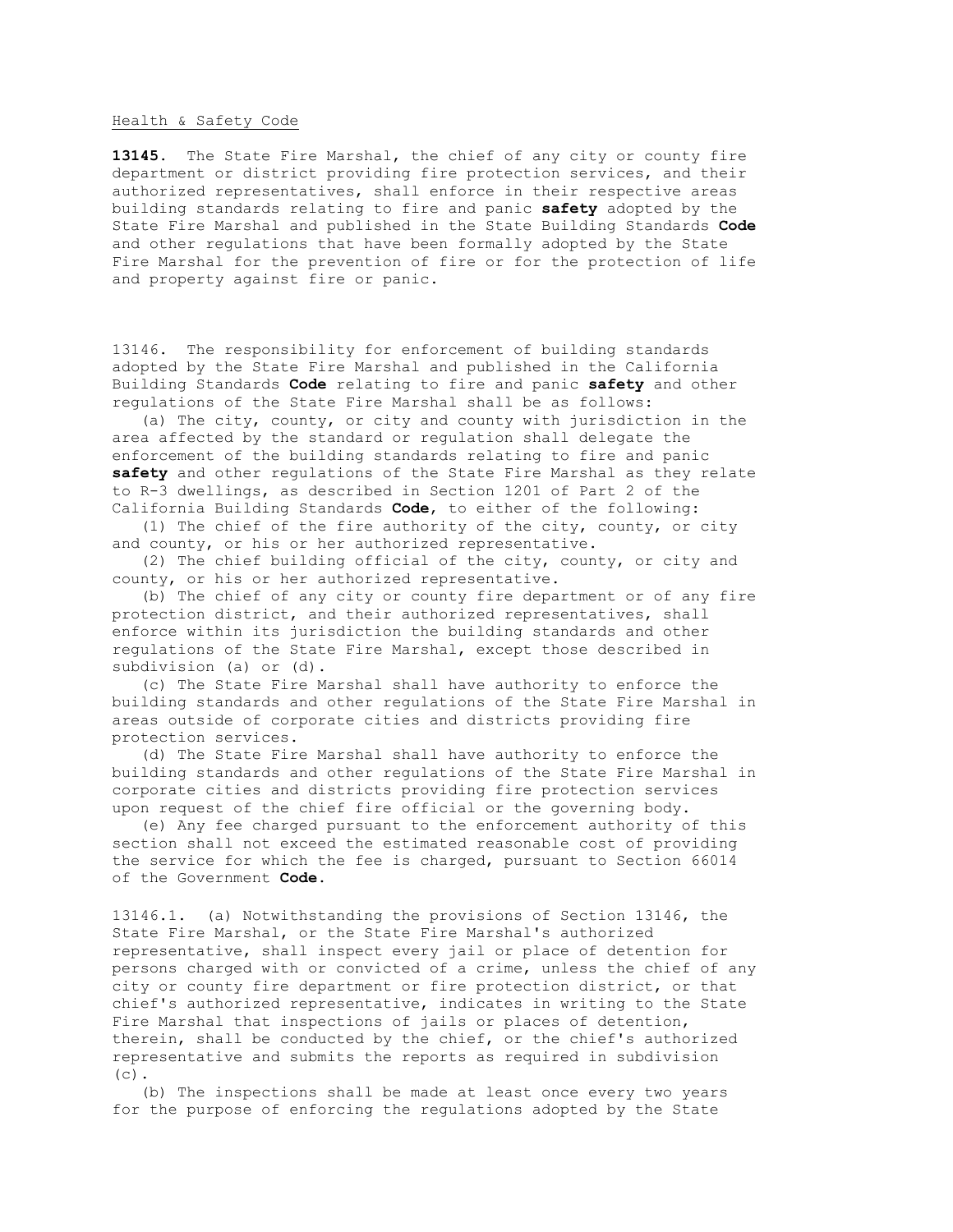Fire Marshal, pursuant to Section 13143, and the minimum standards pertaining to fire and life **safety** adopted by the Board of Corrections, pursuant to Section 6030 of the Penal **Code**.

 (c) Reports of the inspections shall be submitted to the official in charge of the facility, the local governing body, the State Fire Marshal, and the Board of Corrections within 30 days of the inspections.

 (d) The State Fire Marshal, or his or her authorized representative, who performs an inspection pursuant to subdivision (a) may charge and collect a fee for the inspection from the local government. Any fee collected pursuant to this subdivision shall be in an amount, as determined by the State Fire Marshal, sufficient to pay the costs of that inspection or those related fire and life **safety** activities.

13146.2. (a) Every city or county fire department or district providing fire protection services required by Sections **13145** and 13146 to enforce building standards adopted by the State Fire Marshal and other regulations of the State Fire Marshal shall, annually, inspect all structures subject to subdivision (b) of Section 17921, except dwellings, for compliance with building standards and other regulations of the State Fire Marshal.

 (b) A city, county, or district that inspects a structure pursuant to subdivision (a) may charge and collect a fee for the inspection from the owner of the structure in an amount, as determined by the city, county, or district, sufficient to pay the costs of that inspection. A city, county, or district that provides related fire and life **safety** activities may charge and collect a fee for the inspection from the owner of the structure in an amount, as determined by the city, county, or district, sufficient to pay the costs of that inspection.

 (c) The State Fire Marshal, or his or her authorized representative, who inspects a structure subject to subdivision (b) of Section 17921, except dwellings, for compliance with building standards and other regulations of the State Fire Marshal, may charge and collect a fee for the inspection from the owner of the structure. The State Fire Marshal may also charge and collect a fee from the owner of the structure for related fire and life **safety** activities, such as plan review, construction consulting, fire watch, and investigation. Any fee collected pursuant to this subdivision shall be in an amount, as determined by the State Fire Marshal, sufficient to pay the costs of that inspection or those related fire and life **safety** activities.

13146.3. The chief of any city or county fire department or district providing fire protection services and his or her authorized representatives shall inspect every building used as a public or private school within his or her jurisdiction, for the purpose of enforcing regulations promulgated pursuant to Section 13143, not less than once each year. The State Fire Marshal and his or her authorized representatives shall make these inspections not less than once each year in areas outside of corporate cities and districts providing fire protection services.